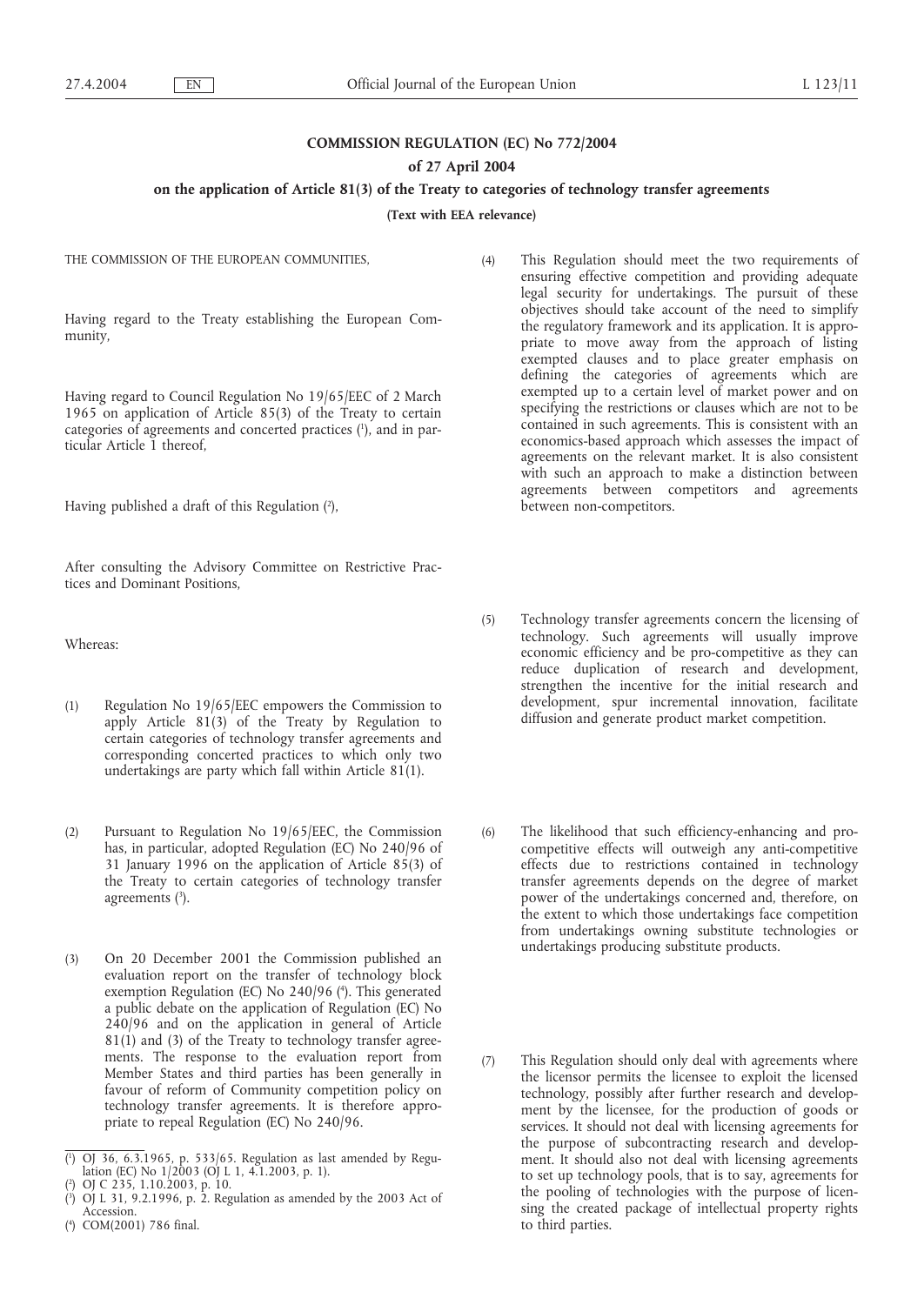- (8) For the application of Article 81(3) by regulation, it is not necessary to define those technology transfer agreements that are capable of falling within Article 81(1). In the individual assessment of agreements pursuant to Article 81(1), account has to be taken of several factors, and in particular the structure and the dynamics of the relevant technology and product markets.
- (9) The benefit of the block exemption established by this Regulation should be limited to those agreements which can be assumed with sufficient certainty to satisfy the conditions of Article 81(3). In order to attain the benefits and objectives of technology transfer, the benefit of this Regulation should also apply to provisions contained in technology transfer agreements that do not constitute the primary object of such agreements, but are directly related to the application of the licensed technology.
- (10) For technology transfer agreements between competitors it can be presumed that, where the combined share of the relevant markets accounted for by the parties does not exceed 20 % and the agreements do not contain certain severely anti-competitive restraints, they generally lead to an improvement in production or distribution and allow consumers a fair share of the resulting benefits.
- (11) For technology transfer agreements between non-competitors it can be presumed that, where the individual share of the relevant markets accounted for by each of the parties does not exceed 30 % and the agreements do not contain certain severely anti-competitive restraints, they generally lead to an improvement in production or distribution and allow consumers a fair share of the resulting benefits.
- (12) There can be no presumption that above these marketshare thresholds technology transfer agreements do fall within the scope of Article 81(1). For instance, an exclusive licensing agreement between non-competing undertakings does often not fall within the scope of Article 81(1). There can also be no presumption that, above these market-share thresholds, technology transfer agreements falling within the scope of Article 81(1) will not satisfy the conditions for exemption. However, it can also not be presumed that they will usually give rise to objective advantages of such a character and size as to compensate for the disadvantages which they create for competition.
- (13) This Regulation should not exempt technology transfer agreements containing restrictions which are not indispensable to the improvement of production or distribution. In particular, technology transfer agreements containing certain severely anti-competitive restraints such as the fixing of prices charged to third parties

should be excluded from the benefit of the block exemption established by this Regulation irrespective of the market shares of the undertakings concerned. In the case of such hardcore restrictions the whole agreement should be excluded from the benefit of the block exemption.

- (14) In order to protect incentives to innovate and the appropriate application of intellectual property rights, certain restrictions should be excluded from the block exemption. In particular exclusive grant back obligations for severable improvements should be excluded. Where such a restriction is included in a licence agreement only the restriction in question should be excluded from the benefit of the block exemption.
- (15) The market-share thresholds, the non-exemption of technology transfer agreements containing severely anticompetitive restraints and the excluded restrictions provided for in this Regulation will normally ensure that the agreements to which the block exemption applies do not enable the participating undertakings to eliminate competition in respect of a substantial part of the products in question.
- (16) In particular cases in which the agreements falling under this Regulation nevertheless have effects incompatible with Article 81(3), the Commission should be able to withdraw the benefit of the block exemption. This may occur in particular where the incentives to innovate are reduced or where access to markets is hindered.
- (17) Council Regulation (EC) No 1/2003 of 16 December 2002 on the implementation of the rules on competition laid down in Articles 81 and 82 of the Treaty (1) empowers the competent authorities of Member States to withdraw the benefit of the block exemption in respect of technology transfer agreements having effects incompatible with Article 81(3), where such effects are felt in their respective territory, or in a part thereof, and where such territory has the characteristics of a distinct geographic market. Member States must ensure that the exercise of this power of withdrawal does not prejudice the uniform application throughout the common market of the Community competition rules or the full effect of the measures adopted in implementation of those rules.
- (18) In order to strengthen supervision of parallel networks of technology transfer agreements which have similar restrictive effects and which cover more than 50 % of a given market, the Commission should be able to declare this Regulation inapplicable to technology transfer agreements containing specific restraints relating to the market concerned, thereby restoring the full application of Article 81 to such agreements.

<sup>(</sup> 1 ) OJ L 1, 4.1.2003, p. 1. Regulation as amended by Regulation (EC) No 411/2004 (OJ L 68, 6.3.2004, p. 1).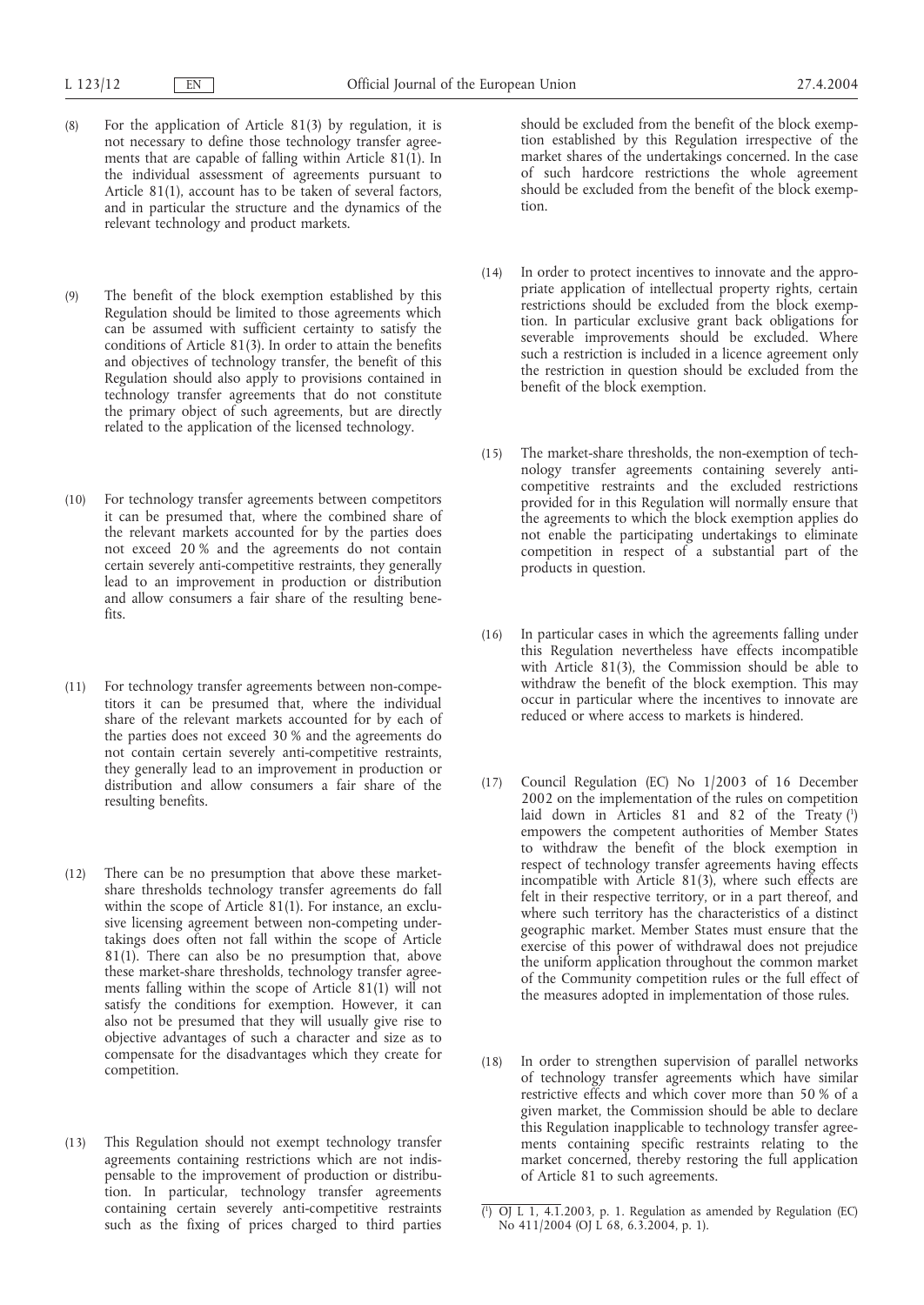- (19) This Regulation should cover only technology transfer agreements between a licensor and a licensee. It should cover such agreements even if conditions are stipulated for more than one level of trade, by, for instance, requiring the licensee to set up a particular distribution system and specifying the obligations the licensee must or may impose on resellers of the products produced under the licence. However, such conditions and obligations should comply with the competition rules applicable to supply and distribution agreements. Supply and distribution agreements concluded between a licensee and its buyers should not be exempted by this Regulation.
- (20) This Regulation is without prejudice to the application of Article 82 of the Treaty,

HAS ADOPTED THIS REGULATION:

*Article 1*

#### **Definitions**

1. For the purposes of this Regulation, the following definitions shall apply:

- (a) 'agreement' means an agreement, a decision of an association of undertakings or a concerted practice;
- (b) 'technology transfer agreement' means a patent licensing agreement, a know-how licensing agreement, a software copyright licensing agreement or a mixed patent, knowhow or software copyright licensing agreement, including any such agreement containing provisions which relate to the sale and purchase of products or which relate to the licensing of other intellectual property rights or the assignment of intellectual property rights, provided that those provisions do not constitute the primary object of the agreement and are directly related to the production of the contract products; assignments of patents, know-how, software copyright or a combination thereof where part of the risk associated with the exploitation of the technology remains with the assignor, in particular where the sum payable in consideration of the assignment is dependent on the turnover obtained by the assignee in respect of products produced with the assigned technology, the quantity of such products produced or the number of operations carried out employing the technology, shall also be deemed to be technology transfer agreements;
- (c) 'reciprocal agreement' means a technology transfer agreement where two undertakings grant each other, in the same or separate contracts, a patent licence, a know-how

licence, a software copyright licence or a mixed patent, know-how or software copyright licence and where these licences concern competing technologies or can be used for the production of competing products;

- (d) 'non-reciprocal agreement' means a technology transfer agreement where one undertaking grants another undertaking a patent licence, a know-how licence, a software copyright licence or a mixed patent, know-how or software copyright licence, or where two undertakings grant each other such a licence but where these licences do not concern competing technologies and cannot be used for the production of competing products;
- (e) 'product' means a good or a service, including both intermediary goods and services and final goods and services;
- (f) 'contract products' means products produced with the licensed technology;
- (g) 'intellectual property rights' includes industrial property rights, know-how, copyright and neighbouring rights;
- (h) 'patents' means patents, patent applications, utility models, applications for registration of utility models, designs, topographies of semiconductor products, supplementary protection certificates for medicinal products or other products for which such supplementary protection certificates may be obtained and plant breeder's certificates;
- (i) 'know-how' means a package of non-patented practical information, resulting from experience and testing, which is:
	- (i) secret, that is to say, not generally known or easily accessible,
	- (ii) substantial, that is to say, significant and useful for the production of the contract products, and
	- (iii) identified, that is to say, described in a sufficiently comprehensive manner so as to make it possible to verify that it fulfils the criteria of secrecy and substantiality;
- (j) 'competing undertakings' means undertakings which compete on the relevant technology market and/or the relevant product market, that is to say:
	- (i) competing undertakings on the relevant technology market, being undertakings which license out competing technologies without infringing each others' intellectual property rights (actual competitors on the technology market); the relevant technology market includes technologies which are regarded by the licensees as interchangeable with or substitutable for the licensed technology, by reason of the technologies' characteristics, their royalties and their intended use,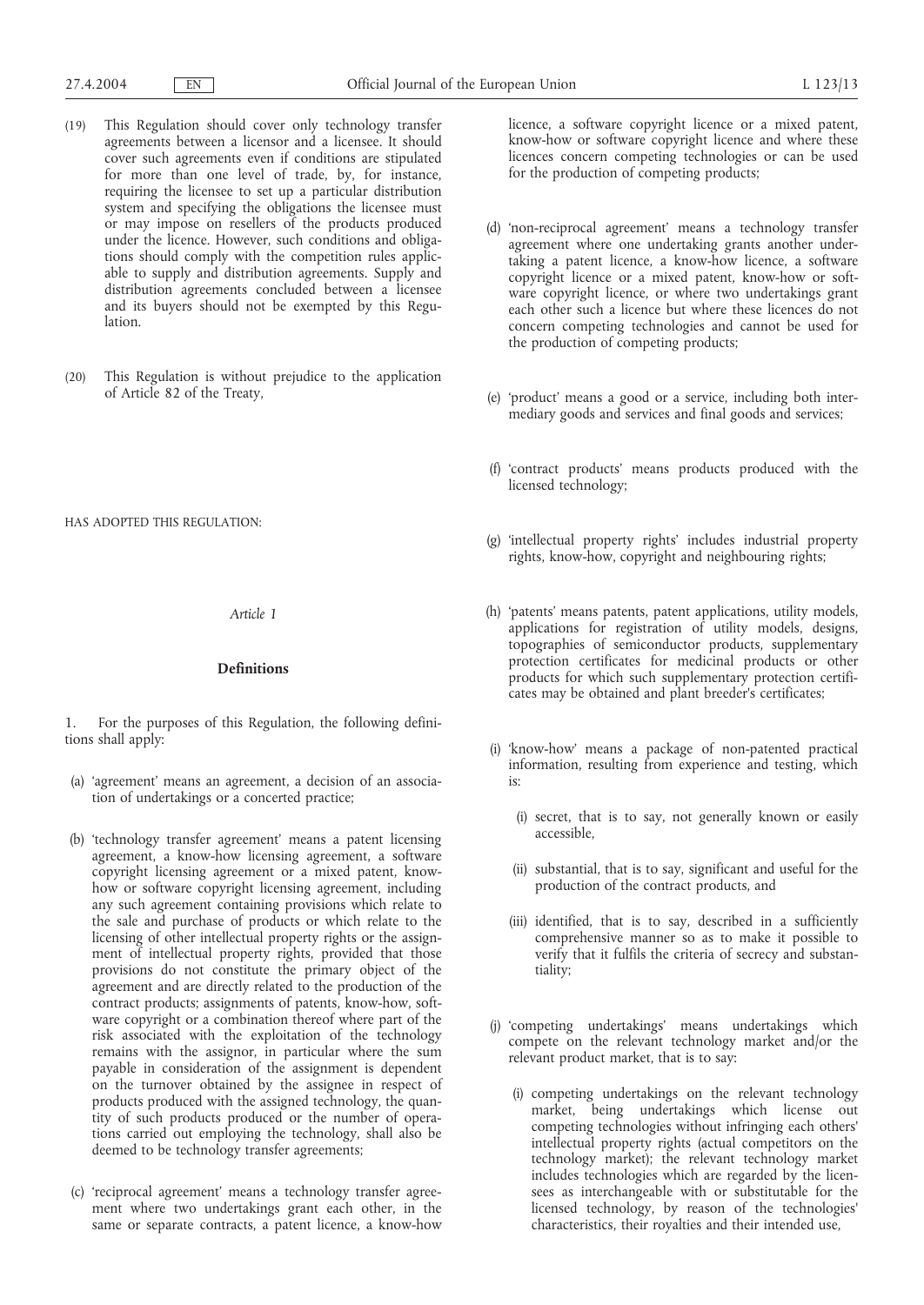- (ii) competing undertakings on the relevant product market, being undertakings which, in the absence of the technology transfer agreement, are both active on the relevant product and geographic market(s) on which the contract products are sold without infringing each others' intellectual property rights (actual competitors on the product market) or would, on realistic grounds, undertake the necessary additional investments or other necessary switching costs so that they could timely enter, without infringing each others' intellectual property rights, the(se) relevant product and geographic market(s) in response to a small and permanent increase in relative prices (potential competitors on the product market); the relevant product market comprises products which are regarded by the buyers as interchangeable with or substitutable for the contract products, by reason of the products' characteristics, their prices and their intended use;
- (k) 'selective distribution system' means a distribution system where the licensor undertakes to license the production of the contract products only to licensees selected on the basis of specified criteria and where these licensees undertake not to sell the contract products to unauthorised distributors;
- (l) 'exclusive territory' means a territory in which only one undertaking is allowed to produce the contract products with the licensed technology, without prejudice to the possibility of allowing within that territory another licensee to produce the contract products only for a particular customer where this second licence was granted in order to create an alternative source of supply for that customer;
- (m) 'exclusive customer group' means a group of customers to which only one undertaking is allowed actively to sell the contract products produced with the licensed technology;
- (n) 'severable improvement' means an improvement that can be exploited without infringing the licensed technology.

2. The terms 'undertaking', 'licensor' and 'licensee' shall include their respective connected undertakings.

'Connected undertakings' means:

- (a) undertakings in which a party to the agreement, directly or indirectly:
	- (i) has the power to exercise more than half the voting rights, or
	- (ii) has the power to appoint more than half the members of the supervisory board, board of management or bodies legally representing the undertaking, or
	- (iii) has the right to manage the undertaking's affairs;
- (b) undertakings which directly or indirectly have, over a party to the agreement, the rights or powers listed in (a);
- (c) undertakings in which an undertaking referred to in (b) has, directly or indirectly, the rights or powers listed in (a);
- (d) undertakings in which a party to the agreement together with one or more of the undertakings referred to in (a), (b) or (c), or in which two or more of the latter undertakings, jointly have the rights or powers listed in (a);
- (e) undertakings in which the rights or the powers listed in (a) are jointly held by:
	- (i) parties to the agreement or their respective connected undertakings referred to in (a) to (d), or
	- (ii) one or more of the parties to the agreement or one or more of their connected undertakings referred to in (a) to (d) and one or more third parties.

#### *Article 2*

## **Exemption**

Pursuant to Article 81(3) of the Treaty and subject to the provisions of this Regulation, it is hereby declared that Article 81(1) of the Treaty shall not apply to technology transfer agreements entered into between two undertakings permitting the production of contract products.

This exemption shall apply to the extent that such agreements contain restrictions of competition falling within the scope of Article 81(1). The exemption shall apply for as long as the intellectual property right in the licensed technology has not expired, lapsed or been declared invalid or, in the case of know-how, for as long as the know-how remains secret, except in the event where the know-how becomes publicly known as a result of action by the licensee, in which case the exemption shall apply for the duration of the agreement.

## *Article 3*

# **Market-share thresholds**

Where the undertakings party to the agreement are competing undertakings, the exemption provided for in Article 2 shall apply on condition that the combined market share of the parties does not exceed 20 % on the affected relevant technology and product market.

2. Where the undertakings party to the agreement are not competing undertakings, the exemption provided for in Article 2 shall apply on condition that the market share of each of the parties does not exceed 30 % on the affected relevant technology and product market.

3. For the purposes of paragraphs 1 and 2, the market share of a party on the relevant technology market(s) is defined in terms of the presence of the licensed technology on the relevant product market(s). A licensor's market share on the relevant technology market shall be the combined market share on the relevant product market of the contract products produced by the licensor and its licensees.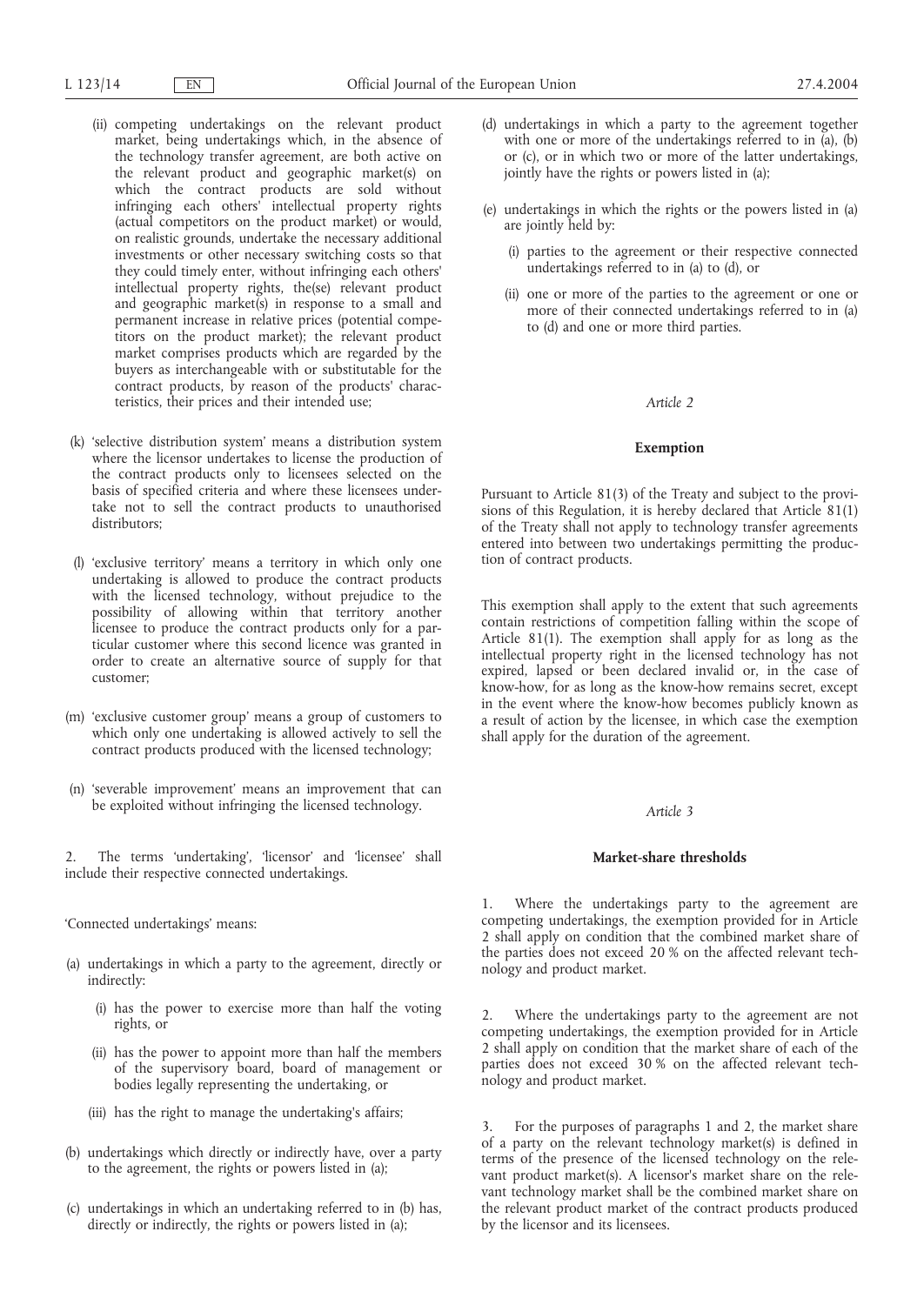*Article 4*

## **Hardcore restrictions**

Where the undertakings party to the agreement are competing undertakings, the exemption provided for in Article 2 shall not apply to agreements which, directly or indirectly, in isolation or in combination with other factors under the control of the parties, have as their object:

- (a) the restriction of a party's ability to determine its prices when selling products to third parties;
- (b) the limitation of output, except limitations on the output of contract products imposed on the licensee in a non-reciprocal agreement or imposed on only one of the licensees in a reciprocal agreement;
- (c) the allocation of markets or customers except:
	- (i) the obligation on the licensee(s) to produce with the licensed technology only within one or more technical fields of use or one or more product markets,
	- (ii) the obligation on the licensor and/or the licensee, in a non-reciprocal agreement, not to produce with the licensed technology within one or more technical fields of use or one or more product markets or one or more exclusive territories reserved for the other party,
	- (iii) the obligation on the licensor not to license the technology to another licensee in a particular territory,
	- (iv) the restriction, in a non-reciprocal agreement, of active and/or passive sales by the licensee and/or the licensor into the exclusive territory or to the exclusive customer group reserved for the other party,
	- (v) the restriction, in a non-reciprocal agreement, of active sales by the licensee into the exclusive territory or to the exclusive customer group allocated by the licensor to another licensee provided the latter was not a competing undertaking of the licensor at the time of the conclusion of its own licence,
	- (vi) the obligation on the licensee to produce the contract products only for its own use provided that the licensee is not restricted in selling the contract products actively and passively as spare parts for its own products,
	- (vii) the obligation on the licensee, in a non-reciprocal agreement, to produce the contract products only for a particular customer, where the licence was granted in order to create an alternative source of supply for that customer;

(d) the restriction of the licensee's ability to exploit its own technology or the restriction of the ability of any of the parties to the agreement to carry out research and development, unless such latter restriction is indispensable to prevent the disclosure of the licensed know-how to third parties.

Where the undertakings party to the agreement are not competing undertakings, the exemption provided for in Article 2 shall not apply to agreements which, directly or indirectly, in isolation or in combination with other factors under the control of the parties, have as their object:

- (a) the restriction of a party's ability to determine its prices when selling products to third parties, without prejudice to the possibility of imposing a maximum sale price or recommending a sale price, provided that it does not amount to a fixed or minimum sale price as a result of pressure from, or incentives offered by, any of the parties;
- (b) the restriction of the territory into which, or of the customers to whom, the licensee may passively sell the contract products, except:
	- (i) the restriction of passive sales into an exclusive territory or to an exclusive customer group reserved for the licensor,
	- (ii) the restriction of passive sales into an exclusive territory or to an exclusive customer group allocated by the licensor to another licensee during the first two years that this other licensee is selling the contract products in that territory or to that customer group,
	- (iii) the obligation to produce the contract products only for its own use provided that the licensee is not restricted in selling the contract products actively and passively as spare parts for its own products,
	- (iv) the obligation to produce the contract products only for a particular customer, where the licence was granted in order to create an alternative source of supply for that customer,
	- (v) the restriction of sales to end-users by a licensee operating at the wholesale level of trade,
	- (vi) the restriction of sales to unauthorised distributors by the members of a selective distribution system;
- (c) the restriction of active or passive sales to end-users by a licensee which is a member of a selective distribution system and which operates at the retail level, without prejudice to the possibility of prohibiting a member of the system from operating out of an unauthorised place of establishment.

Where the undertakings party to the agreement are not competing undertakings at the time of the conclusion of the agreement but become competing undertakings afterwards, paragraph 2 and not paragraph 1 shall apply for the full life of the agreement unless the agreement is subsequently amended in any material respect.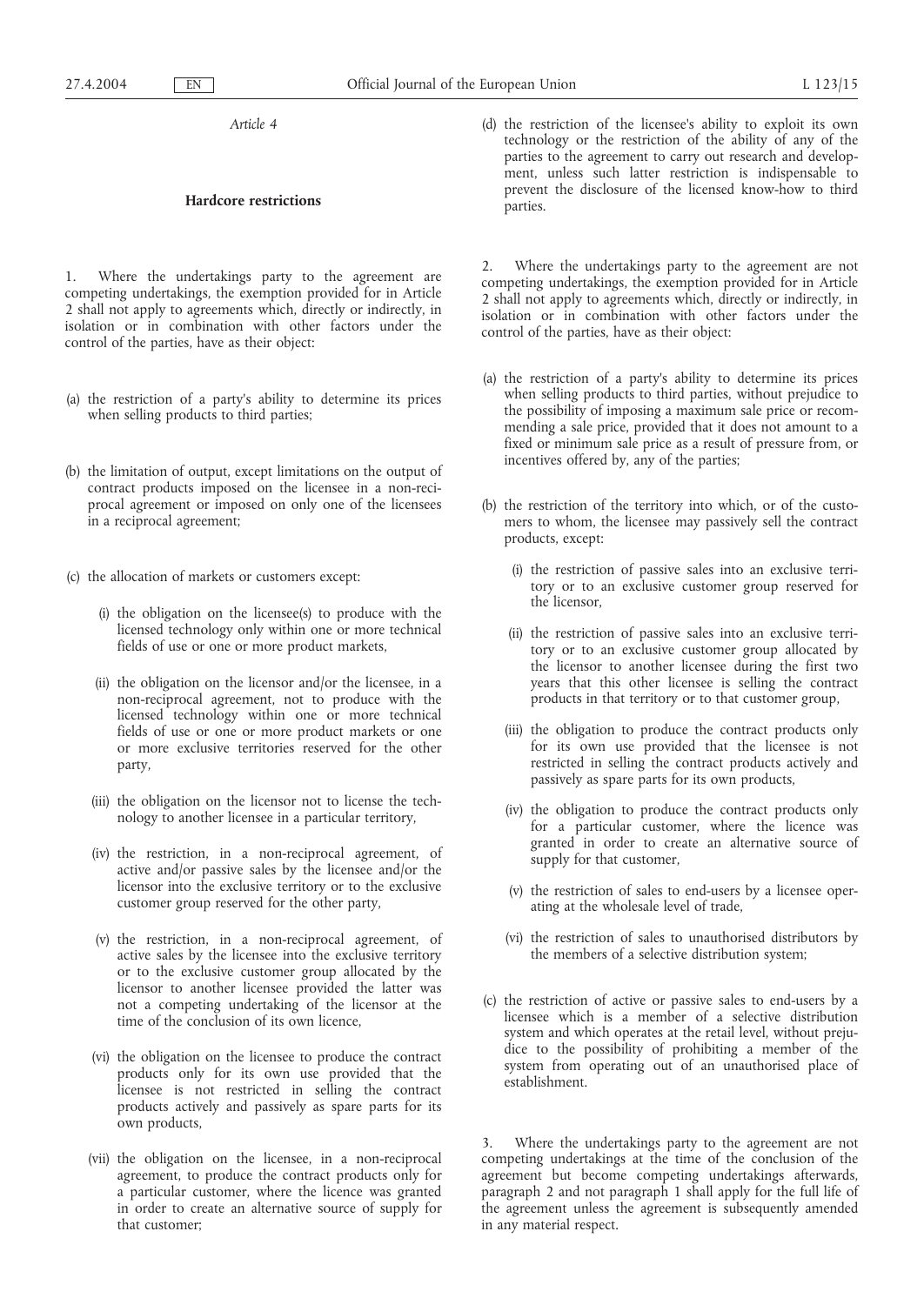*Article 5*

## **Excluded restrictions**

1. The exemption provided for in Article 2 shall not apply to any of the following obligations contained in technology transfer agreements:

- (a) any direct or indirect obligation on the licensee to grant an exclusive licence to the licensor or to a third party designated by the licensor in respect of its own severable improvements to or its own new applications of the licensed technology;
- (b) any direct or indirect obligation on the licensee to assign, in whole or in part, to the licensor or to a third party designated by the licensor, rights to its own severable improvements to or its own new applications of the licensed technology;
- (c) any direct or indirect obligation on the licensee not to challenge the validity of intellectual property rights which the licensor holds in the common market, without prejudice to the possibility of providing for termination of the technology transfer agreement in the event that the licensee challenges the validity of one or more of the licensed intellectual property rights.

2. Where the undertakings party to the agreement are not competing undertakings, the exemption provided for in Article 2 shall not apply to any direct or indirect obligation limiting the licensee's ability to exploit its own technology or limiting the ability of any of the parties to the agreement to carry out research and development, unless such latter restriction is indispensable to prevent the disclosure of the licensed know-how to third parties.

## *Article 6*

#### **Withdrawal in individual cases**

1. The Commission may withdraw the benefit of this Regulation, pursuant to Article 29(1) of Regulation (EC) No 1/2003, where it finds in any particular case that a technology transfer agreement to which the exemption provided for in Article 2 applies nevertheless has effects which are incompatible with Article 81(3) of the Treaty, and in particular where:

- (a) access of third parties' technologies to the market is restricted, for instance by the cumulative effect of parallel networks of similar restrictive agreements prohibiting licensees from using third parties' technologies;
- (b) access of potential licensees to the market is restricted, for instance by the cumulative effect of parallel networks of similar restrictive agreements prohibiting licensors from licensing to other licensees;
- (c) without any objectively valid reason, the parties do not exploit the licensed technology.

2. Where, in any particular case, a technology transfer agreement to which the exemption provided for in Article 2 applies has effects which are incompatible with Article 81(3) of the Treaty in the territory of a Member State, or in a part thereof, which has all the characteristics of a distinct geographic market, the competition authority of that Member State may withdraw the benefit of this Regulation, pursuant to Article 29(2) of Regulation (EC) No 1/2003, in respect of that territory, under the same circumstances as those set out in paragraph 1 of this Article.

#### *Article 7*

### **Non-application of this Regulation**

1. Pursuant to Article 1a of Regulation No 19/65/EEC, the Commission may by regulation declare that, where parallel networks of similar technology transfer agreements cover more than 50 % of a relevant market, this Regulation is not to apply to technology transfer agreements containing specific restraints relating to that market.

2. A regulation pursuant to paragraph 1 shall not become applicable earlier than six months following its adoption.

## *Article 8*

## **Application of the market-share thresholds**

1. For the purposes of applying the market-share thresholds provided for in Article 3 the rules set out in this paragraph shall apply.

The market share shall be calculated on the basis of market sales value data. If market sales value data are not available, estimates based on other reliable market information, including market sales volumes, may be used to establish the market share of the undertaking concerned.

The market share shall be calculated on the basis of data relating to the preceding calendar year.

The market share held by the undertakings referred to in point (e) of the second subparagraph of Article 1(2) shall be apportioned equally to each undertaking having the rights or the powers listed in point (a) of the second subparagraph of Article 1(2).

2. If the market share referred to in Article 3(1) or (2) is initially not more than 20 % respectively 30 % but subsequently rises above those levels, the exemption provided for in Article 2 shall continue to apply for a period of two consecutive calendar years following the year in which the 20 % threshold or 30 % threshold was first exceeded.

## *Article 9*

## **Repeal**

Regulation (EC) No 240/96 is repealed.

References to the repealed Regulation shall be construed as references to this Regulation.